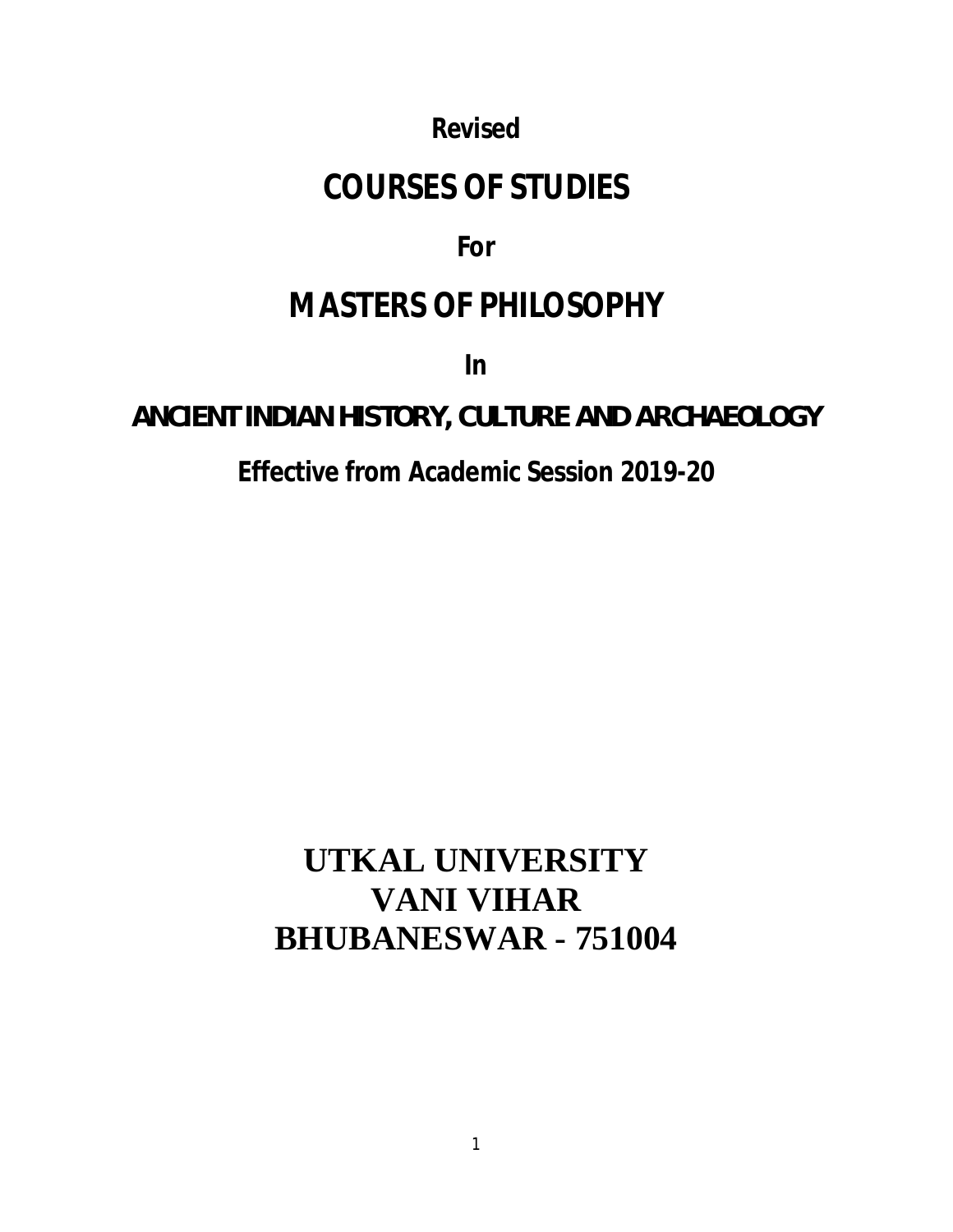## **M.PHIL IN AIHCA**

The M.Phil in AIHCA shall consist of two semesters. The First semester shall consist of two theory papers of 100 marks each and the second semester shall consist of one theory paper and one dissertation of 100 marks each. Pass mark in each theory paper and dissertation is 50. The duration of the examination in each theory paper shall be four hours. Students with M.A. Degree in Ancient Indian History, Culture and Archeology / History shall be eligible to apply for admission in M.Phil course.

### **SYLLABUS**

### **FIRST SEMESTER**

| Paper-I             | Ancient Indian Historiography | -100 marks |
|---------------------|-------------------------------|------------|
| Paper-II            | <b>Research Methodology</b>   | -100 marks |
| <b>SECOND PAPER</b> |                               |            |
| Paper-III           | Concept of Archaeology        | -100 marks |
| Paper-IV            | <b>Dissertation</b>           | -100 marks |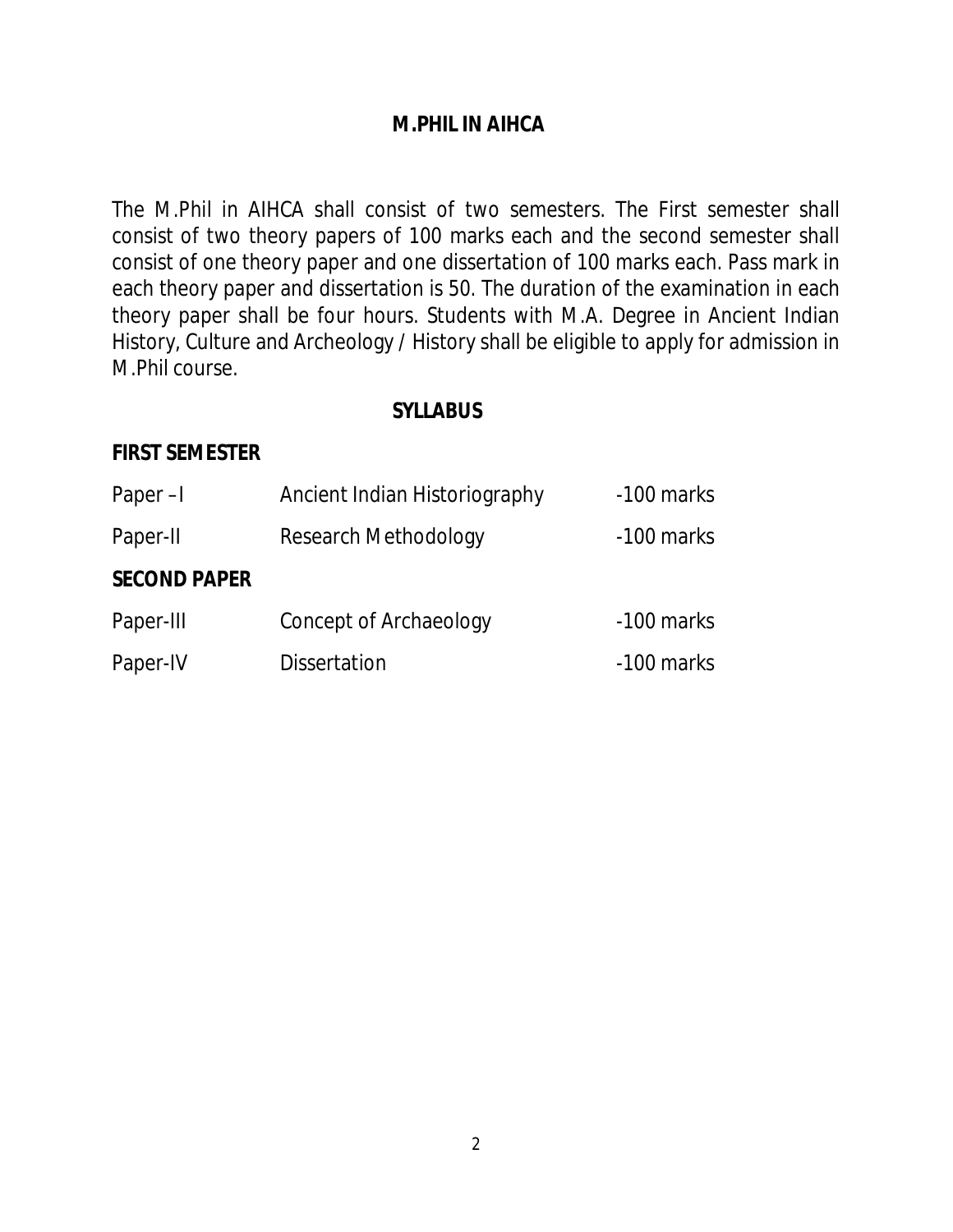## **DETAILED SYLLABUS**

## **FIRST SEMESTER**

| Paper-I         | <b>Ancient Indian Historiography</b>                                                                                      | 100 Marks                                                                                                             |  |  |
|-----------------|---------------------------------------------------------------------------------------------------------------------------|-----------------------------------------------------------------------------------------------------------------------|--|--|
| <b>UNIT-I</b>   | 1. Historical Sense in Ancient India.<br>2. Idea of Bharatavarsa in Indian Tradition.                                     | 3. Geography of India as described in Ancient Indian Literature;<br>Influence of Geography on Ancient Indian History. |  |  |
| <b>UNIT-II</b>  | 1. Traditional History from the Vedas, Epics and Puranas.<br>2. Jain Historiography.<br>3. Buddhist Historiography.       |                                                                                                                       |  |  |
| <b>UNIT-III</b> | 1. Historical Biography - Banabhatta.<br>2. The Kashmir Chronicle - Kalhana.<br>3. Idea of History in the Coins of India. |                                                                                                                       |  |  |
| <b>UNIT-IV</b>  | Modern writing on Ancient India History – V.A. Smith;<br>R.G Bhandrkar; H.C. Raychoudhury; R.C. Majumdar                  |                                                                                                                       |  |  |
| <b>UNIT-V</b>   | Selected excavated Sites ; Taxila, Hastinapura, Brahmagiri,<br>Kausambi, Arikamedu and Sisupalagarh.                      |                                                                                                                       |  |  |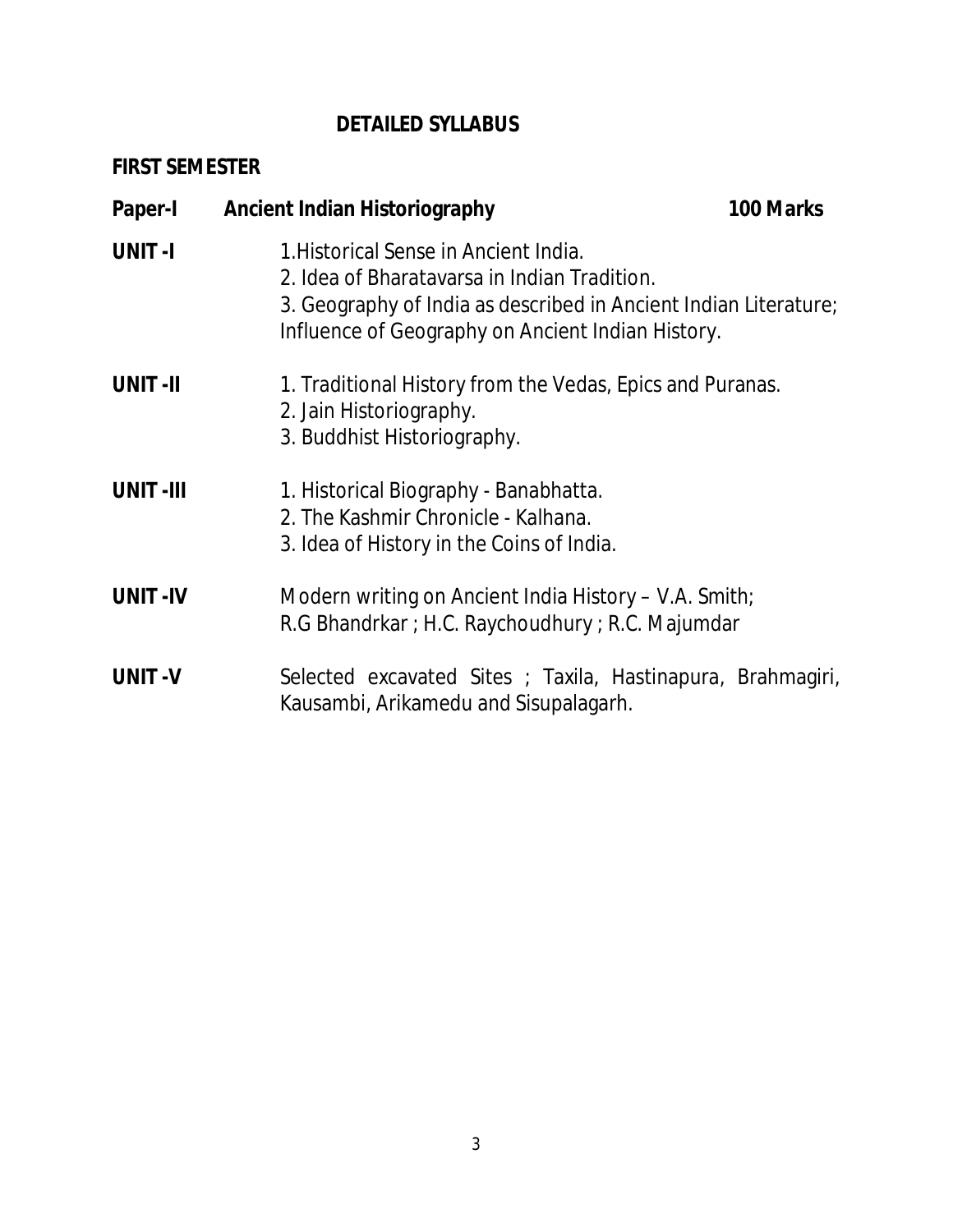| <b>Research Methodology</b><br>100 marks                                                                                                                                                                                                                                                                                       |
|--------------------------------------------------------------------------------------------------------------------------------------------------------------------------------------------------------------------------------------------------------------------------------------------------------------------------------|
| 1. Sources: Primary and Secondary and their relative merits<br>and demerits.<br>2. Sources of Ancient History Indian History: Literary; Foreign<br>Accounts and Archeological.                                                                                                                                                 |
| 1. What is research? Requisite of a research scholar.<br>2. Preliminary operations of research: Selection of Subject;<br>Preparation of synopsis; Making of notes preparation of<br>outline and Bibliography.<br>3. Photo Documentation and application of computer in<br>archaeological research.                             |
| 1. Analytical Operations: External Criticism and Internal<br>Criticism.<br>2. Synthetic operations: Grouping of facts; Types of Reasoning;<br>Drafting of Thesis; Footnotes; Bibliography.                                                                                                                                     |
| 1. Site Discovery methods: Use of literary sources and folk and<br>Traditions; Village to Village survey; Use of Geophysical<br>methods.<br>2. Methods of exploration.<br>3. Methods of excavation.<br>4. Recording of evidences: Three-dimensional measurement;<br>Report writing.                                            |
| Reconstruction of Past life<br>1. Socio–economic organization: Settlement Pattern at the Marco<br>and micro level; Site Catchment Analysis.<br>2. Techniques of the study of Band society, Segmentary society,<br>Chiefdoms, and States.<br>3. Ethno-archaeology: Direct Historical Approach; General<br>Comparative Approach. |
|                                                                                                                                                                                                                                                                                                                                |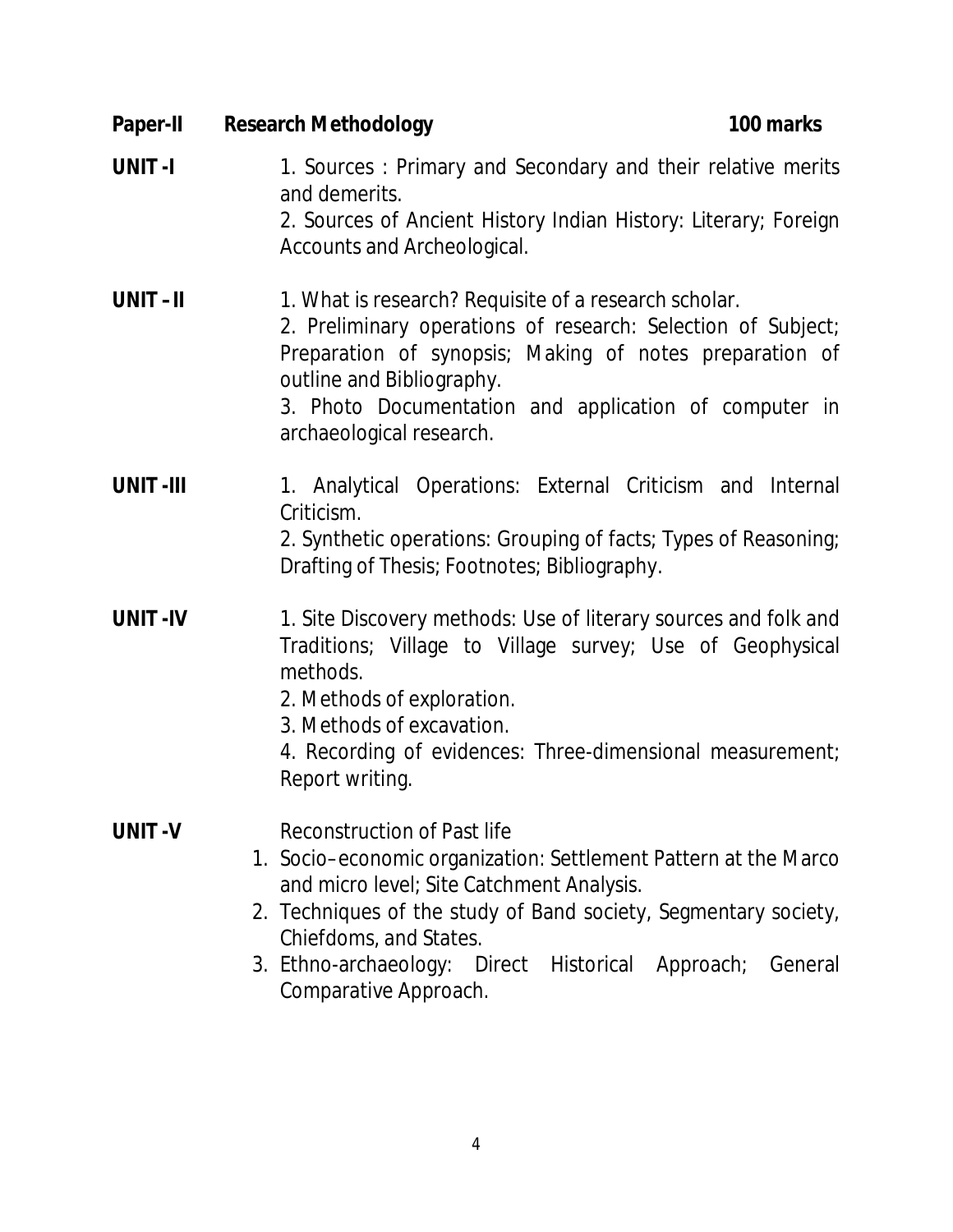## **SECOND SEMESTER**

| Paper-III      | <b>Concept of Archaeology</b>                                                                                                                                                                                                                                                                                                    | 100 marks |
|----------------|----------------------------------------------------------------------------------------------------------------------------------------------------------------------------------------------------------------------------------------------------------------------------------------------------------------------------------|-----------|
| <b>UNIT-I</b>  | 1. Definition and Scope of Archaeology.                                                                                                                                                                                                                                                                                          |           |
|                | 2. Relationship of Archaeology with History; Anthropology, and<br>pure sciences.                                                                                                                                                                                                                                                 |           |
|                | 3. Important concepts used in Archaeology: Classification;<br>System approach.                                                                                                                                                                                                                                                   |           |
| <b>UNIT-II</b> | Archaeological Theories and Area study                                                                                                                                                                                                                                                                                           |           |
|                | 1. Behavioral Archaeology: Core and periphery system<br>Experimental archaeology; Ecological theory; social archaeology;<br>Marxist archaeology; Processual archaeology; Social archaeology;<br>Survey and design.<br>2. Temporal / Geographic Area Study: Classical; Historical; Industrial;<br>medieval; Nautical archaeology. |           |
| UNIT-III       | 1. Periodisation in Archaeology: Prehistory; Protohistory; Historical<br>archaeology.                                                                                                                                                                                                                                            |           |
|                | 2. Site Typology: Primary and Secondary site                                                                                                                                                                                                                                                                                     |           |
|                | 3. Problems and Prospect in Indian Archaeology.                                                                                                                                                                                                                                                                                  |           |
| UNIT-IV        | 1. Archaeological Stratigraphy:                                                                                                                                                                                                                                                                                                  |           |
|                | Definition; Factors and process of formation of layers; Identification<br>and recording of strata; Reconstruction of culture sequence.                                                                                                                                                                                           |           |
|                | 3. Dating Methods: Relative Dating methods; Absolute Dating<br>methods-Radio-Carbon dating, Thermoluniniscence; Potassium -<br>argon, etc.in archaeology.                                                                                                                                                                        |           |
| UNIT-V         | Contributions of the following Archaeologists: R.B.Foote; Alexander<br>Cunningham; Johan Marshall; R.E.M.Wheeler; B.B.Lal, H.D.Sankalia;<br>A.Ghosh.                                                                                                                                                                             |           |